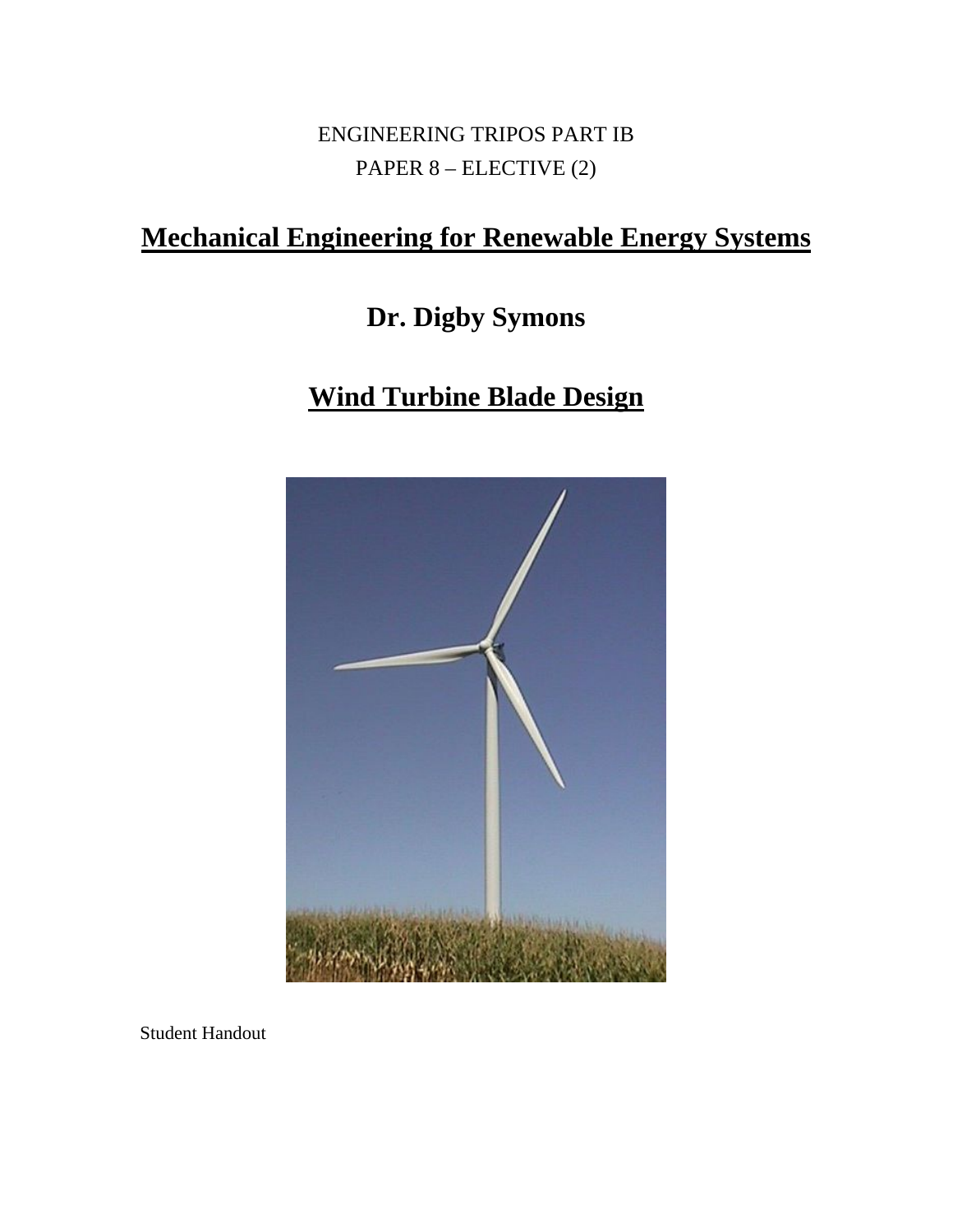## **CONTENTS**

| 2.1 |  |
|-----|--|
| 2.2 |  |
|     |  |
| 3.1 |  |
| 3.2 |  |
| 3.3 |  |
| 3.4 |  |
|     |  |
| 4.1 |  |
| 4.2 |  |
| 4.3 |  |
| 4.4 |  |
| 4.5 |  |
|     |  |

More detailed coverage of the material in this handout can be found in various books,

e.g. Aerodynamics of Wind Turbines, Hansen M.O.L. 2000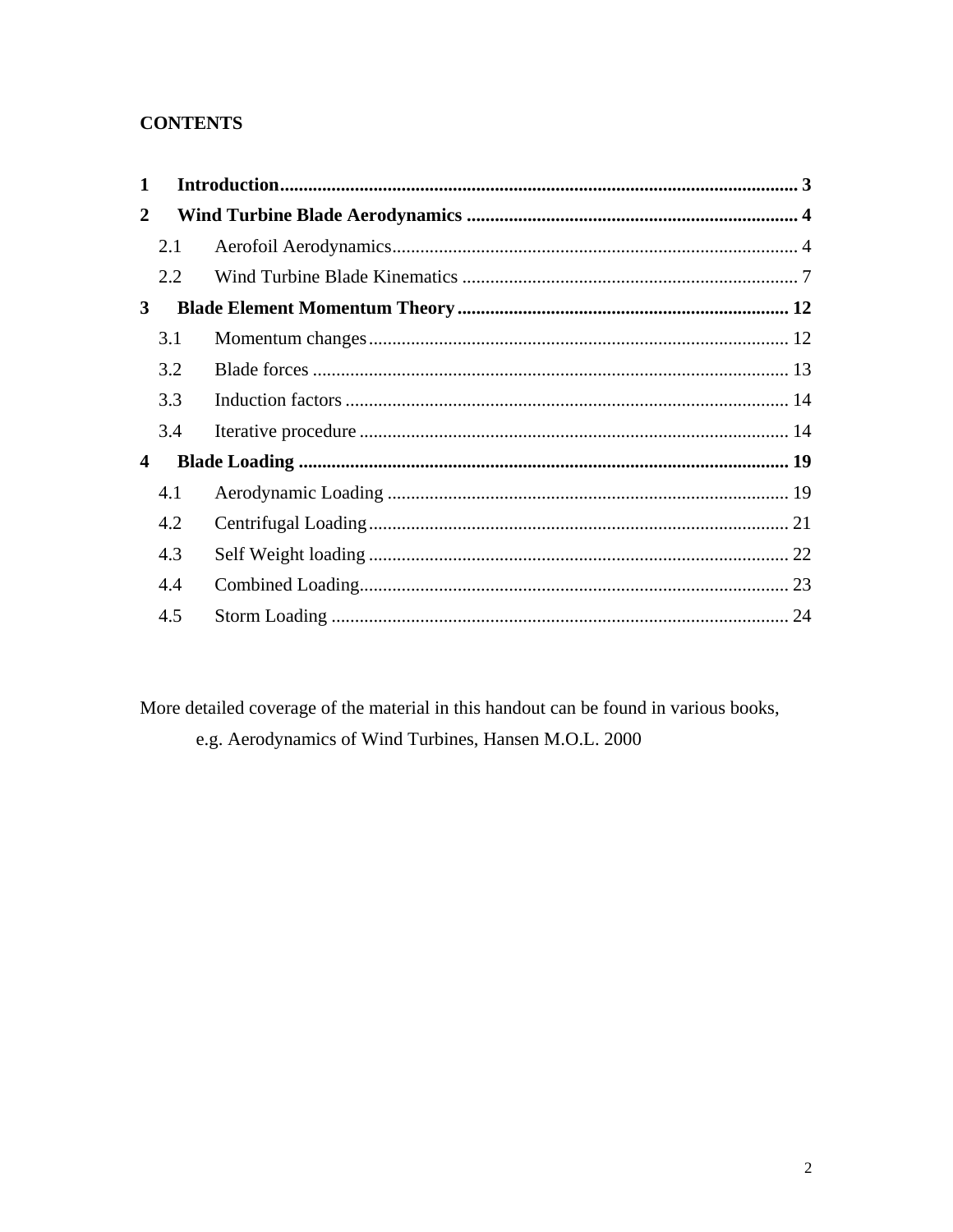## <span id="page-2-0"></span>**1 INTRODUCTION**

#### *1.1.1 Aim*

Preliminary design of a wind turbine

- •
- •

## *1.1.2 Wind turbine type*

Horizontal axis wind turbine (HAWT) with 3 blade upwind rotor – the "Danish concept":



#### *1.1.3 Load cases*

We will consider two load cases:

- 1) Normal operation continuous loading
	- Aerodynamic, centrifugal and self-weight loading
	- •
	- •
- 2) Extreme wind loading storm loading with rotor stopped
	- •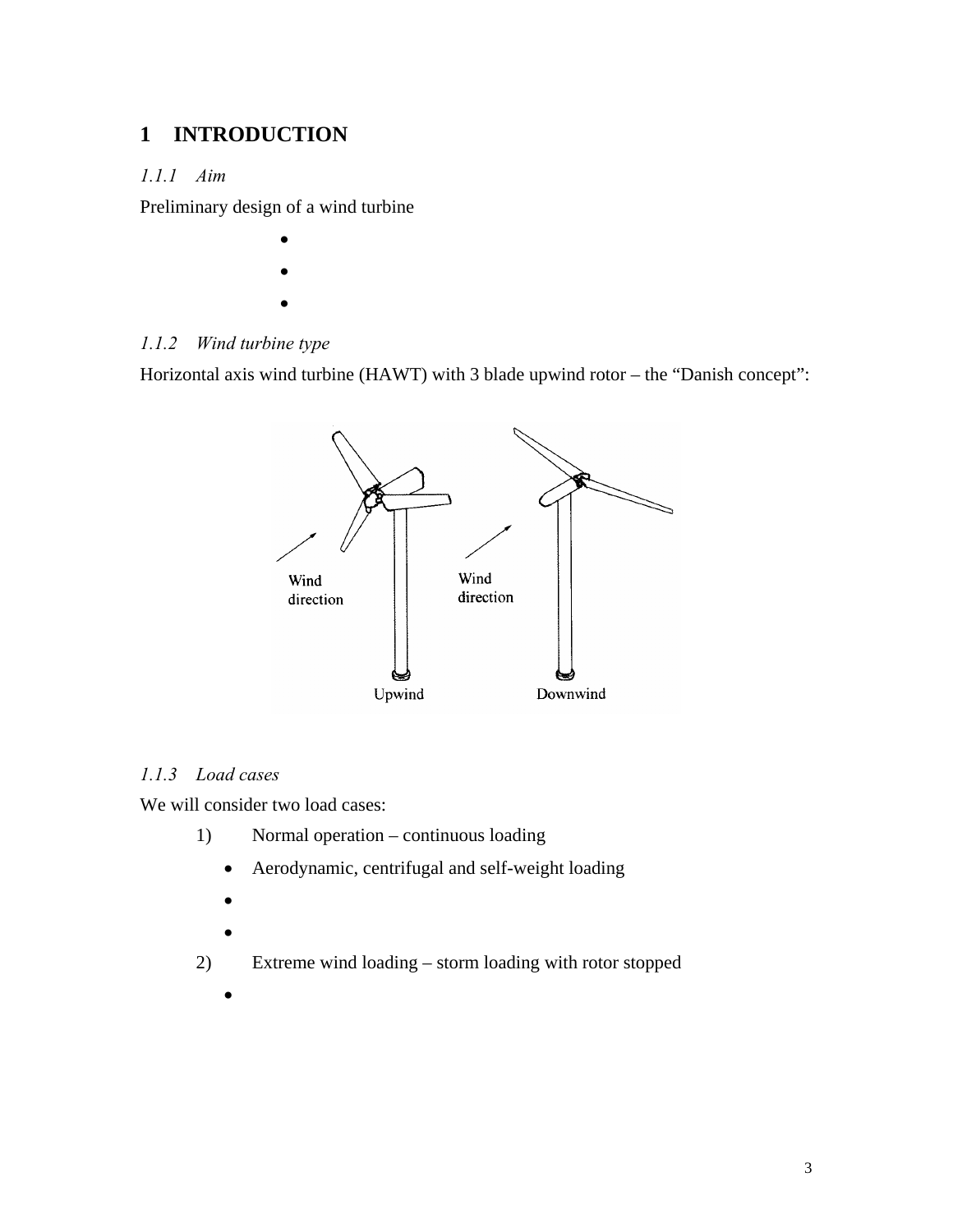## <span id="page-3-0"></span>**2 WIND TURBINE BLADE AERODYNAMICS**

#### **2.1 Aerofoil Aerodynamics**

## *2.1.1 Lift, drag and angle of attack*



#### *2.1.2 Lift and drag coefficients*

Define non-dimensional lift and drag coefficients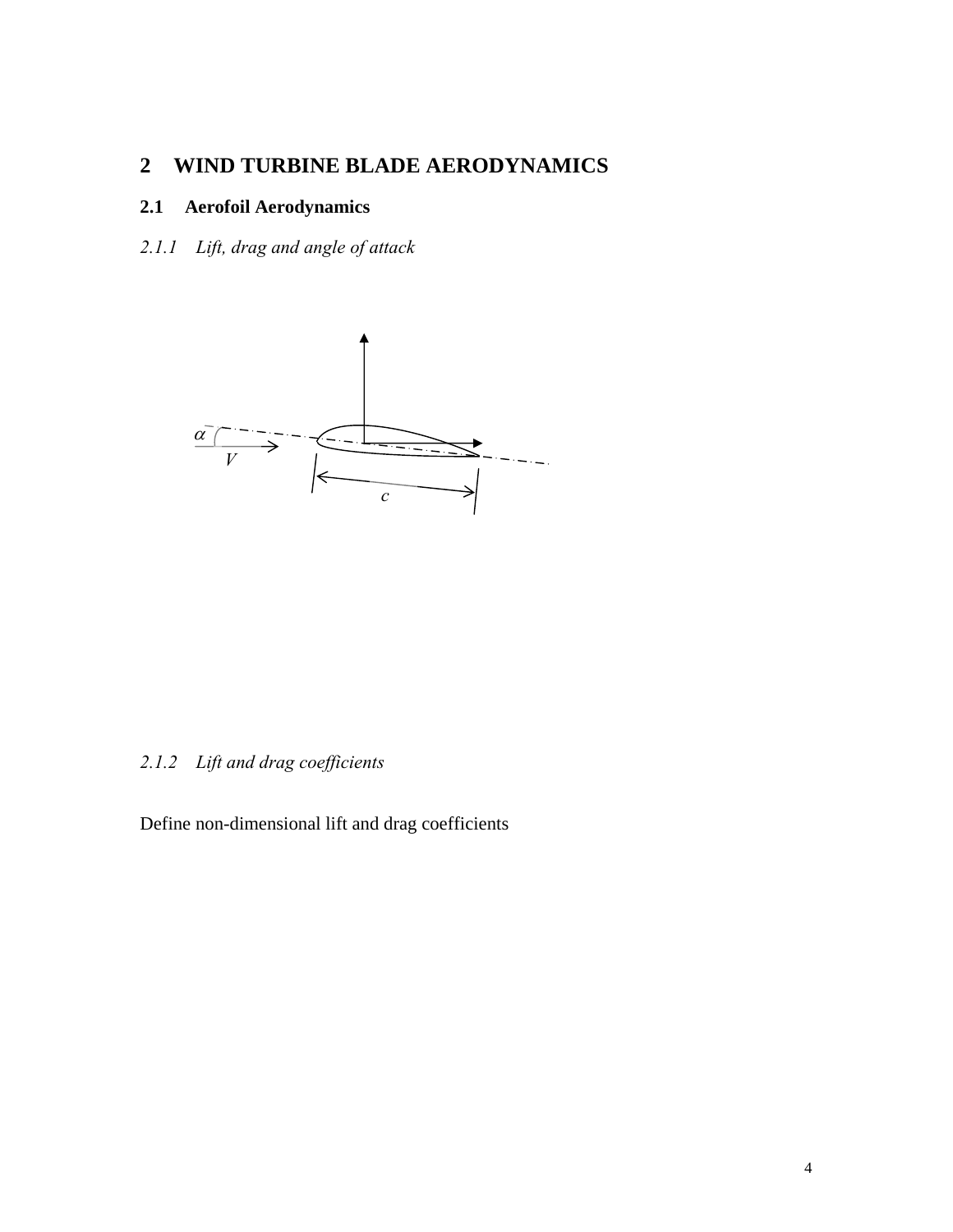### *2.1.3 Variation of lift and drag coefficients with angle of attack*

How does lift and drag vary with angle of attack  $\alpha$ ?



#### *2.1.4 Application of 2D theory to wind turbines*

- Tip leakage means flow is not purely two dimensional
- Wind turbine blades are spinning with an angular velocity  $\omega$
- The angle of attack depends on the relative wind velocity direction.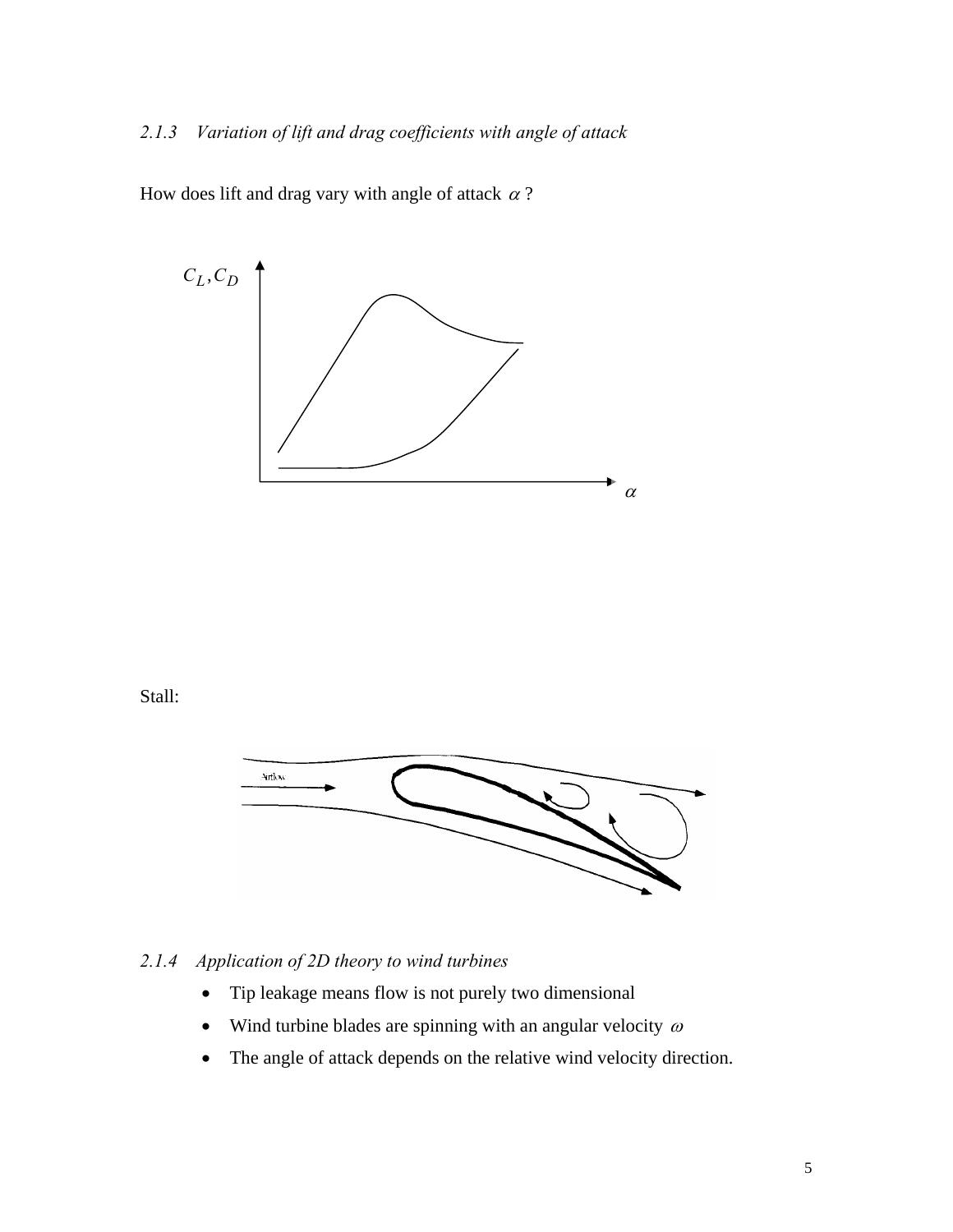#### *2.1.5 Example aerofoil shape used in wind turbines*



Lift and drag coefficients for the NACA 0012 symmetric aerofoil (Miley, 1982)

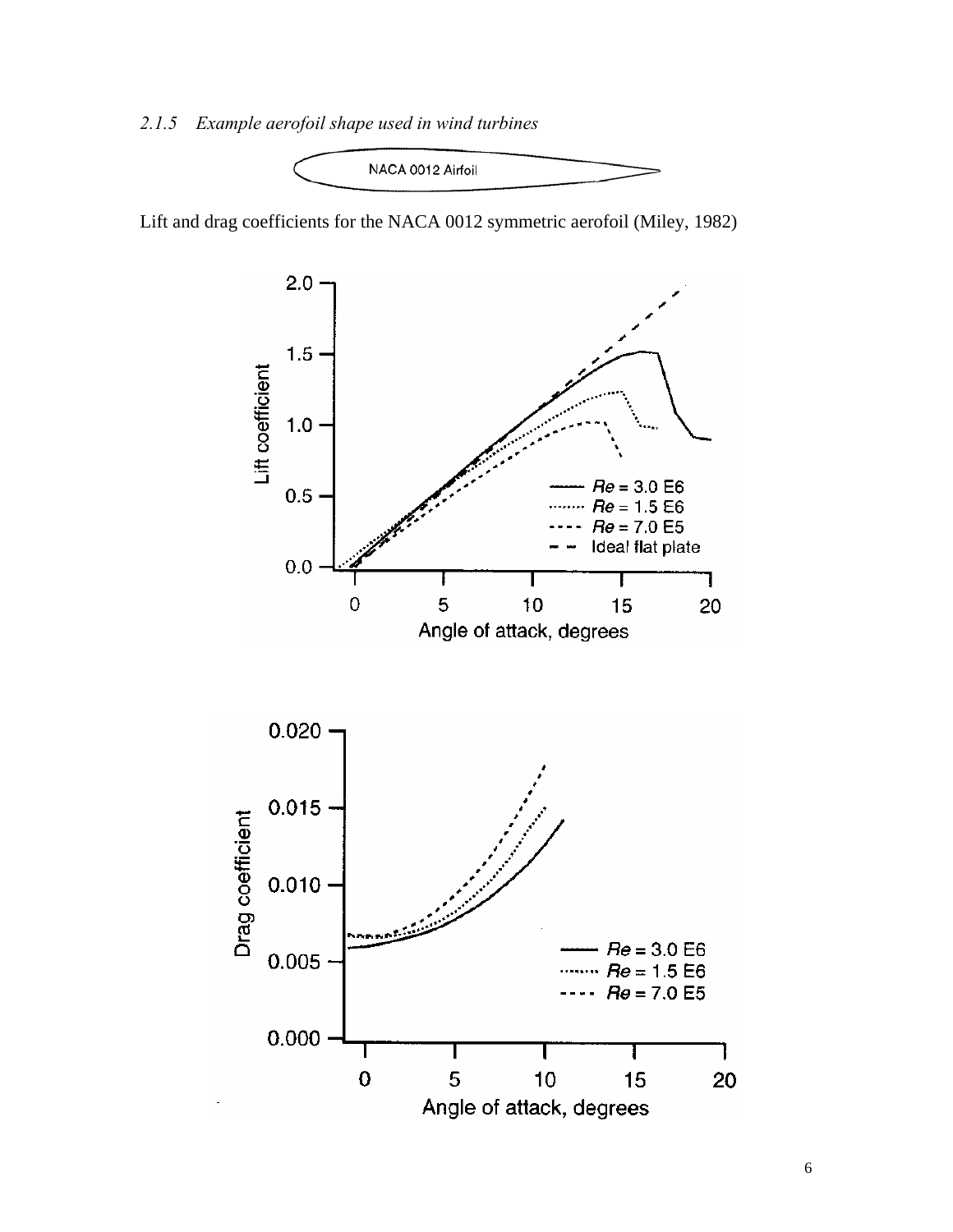## <span id="page-6-0"></span>**2.2 Wind Turbine Blade Kinematics**

### *2.2.1 Blade rotation*

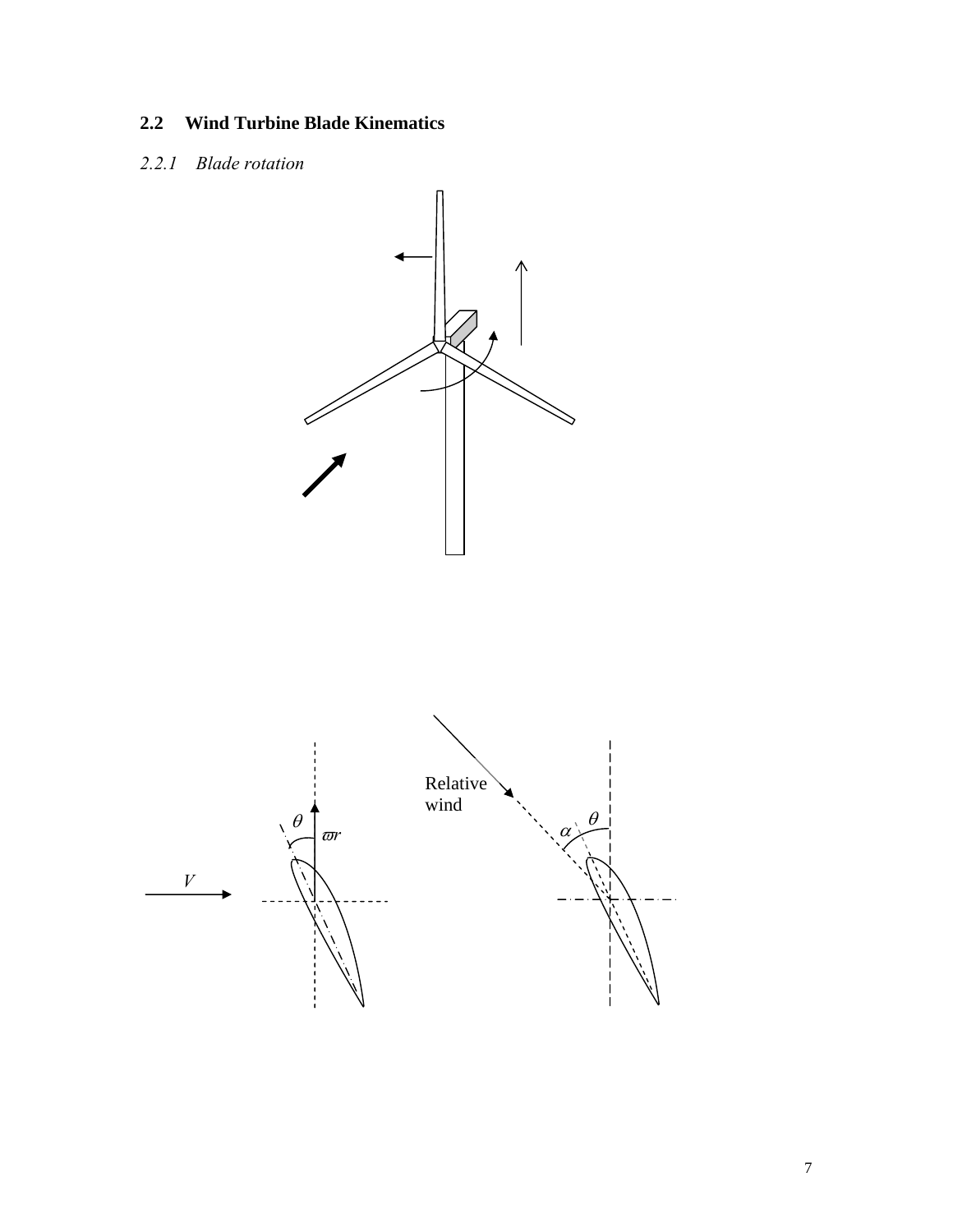

*a* = axial induction factor

*a'* = angular induction factor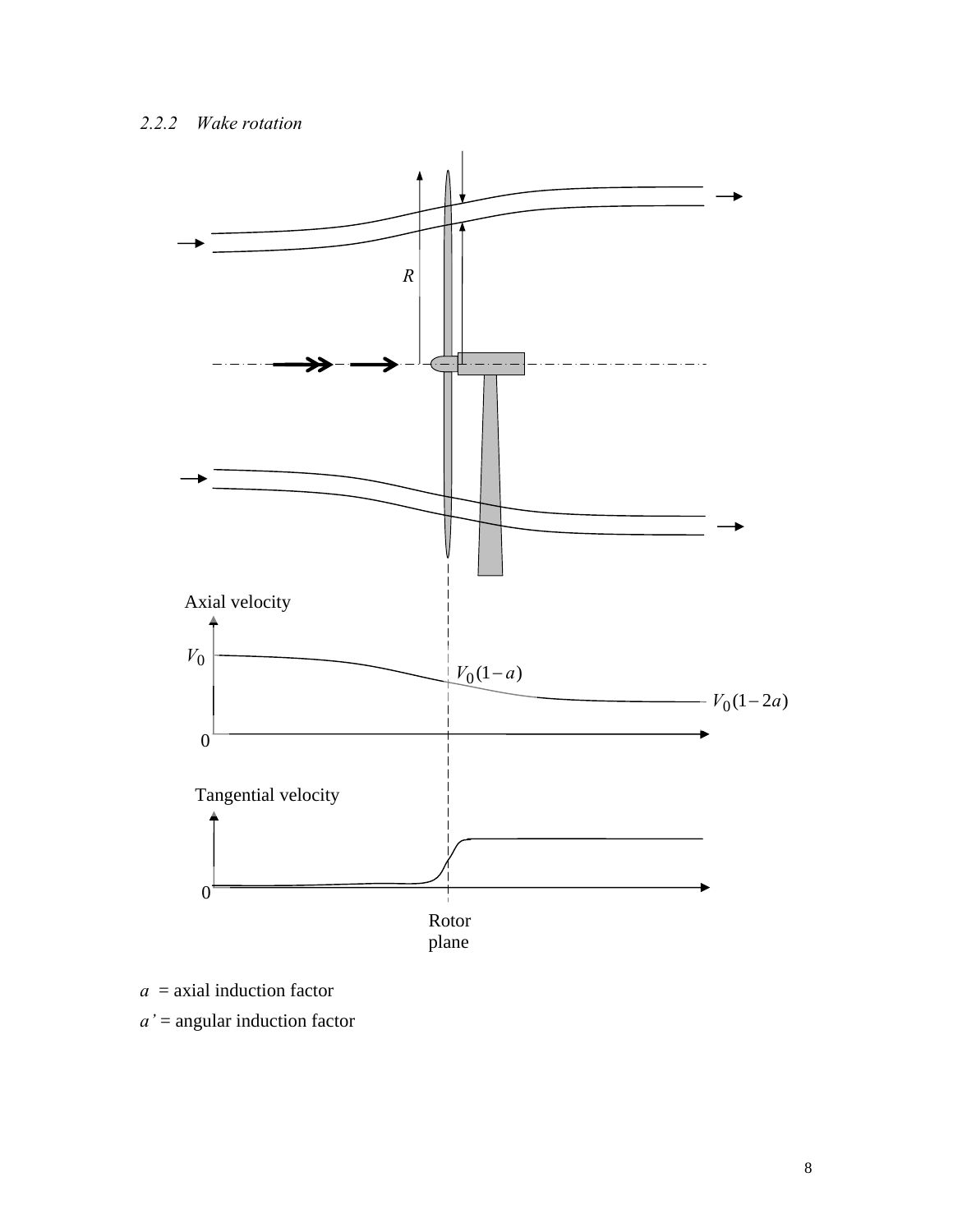### *2.2.3 Annular control volume*

Wake rotates in the opposite sense to the blade rotation  $\omega$ 



#### *2.2.4 Wind and blade velocities*

Induced wind velocities seen by blade + blade motion



Local twist angle of blade =  $\theta$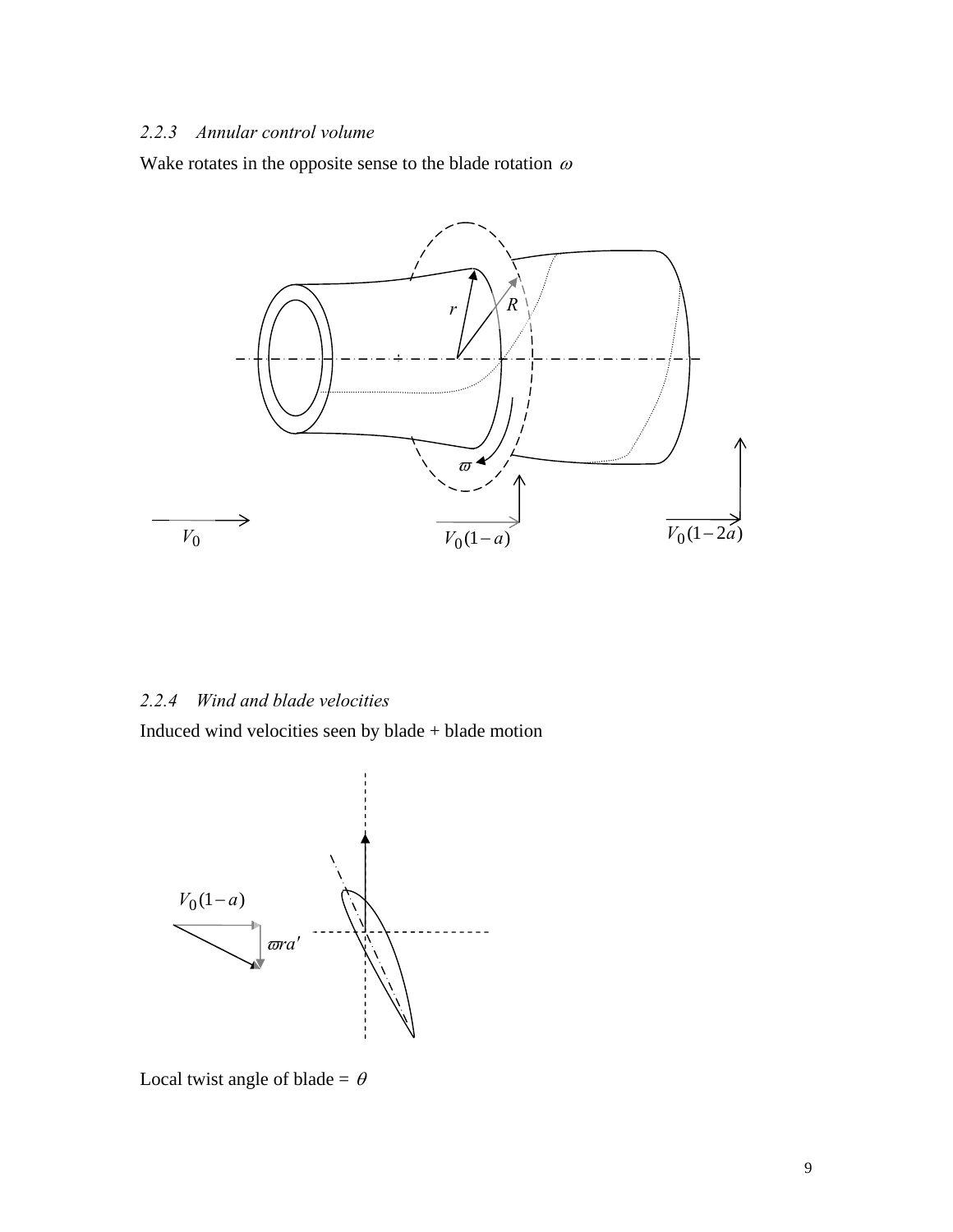

Local angle of attack =  $\alpha$ 

Relative wind speed  $V_{rel}$  has direction  $\phi = \alpha + \theta$ 

where

$$
V_{rel} \sin \phi = V_0 (1 - a)
$$
  
and  

$$
V_{rel} \cos \phi = \omega r (1 + a')
$$

 $F_L$  and  $F_D$  are aligned to the direction of  $V_{rel}$ 

Obtain  $C_L$  and  $C_D$  for  $\alpha = \phi - \theta$  from table or graph for aerofoil used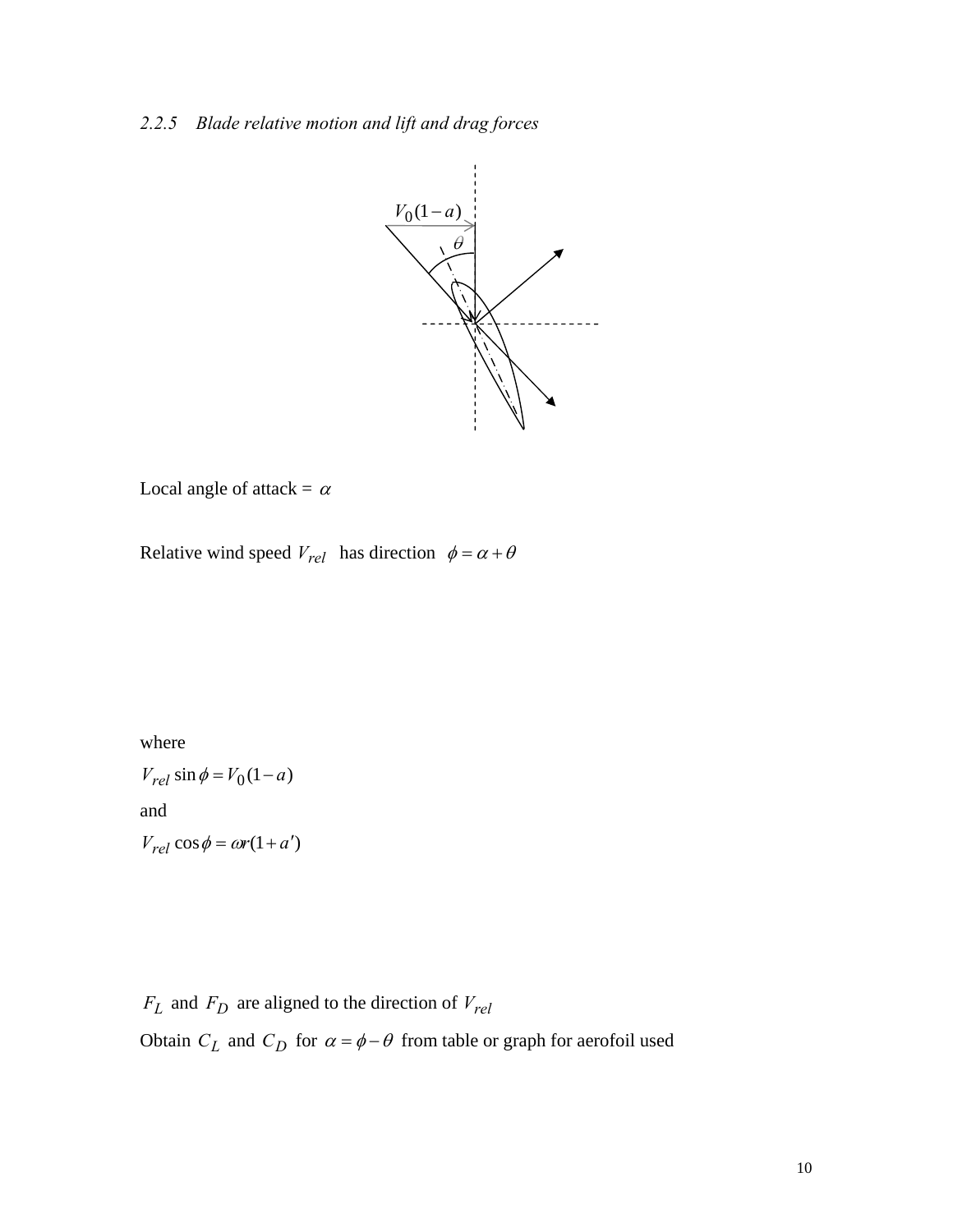## *2.2.6 Resolve forces into normal and tangential directions*



We can resolve lift and drag forces into forces normal and tangential to the rotor plane:

We can normalize these forces to obtain force coefficients:

Hence:

 $C_N = C_L \cos \phi + C_D \sin \phi$  $C_T = C_L \sin \phi - C_D \cos \phi$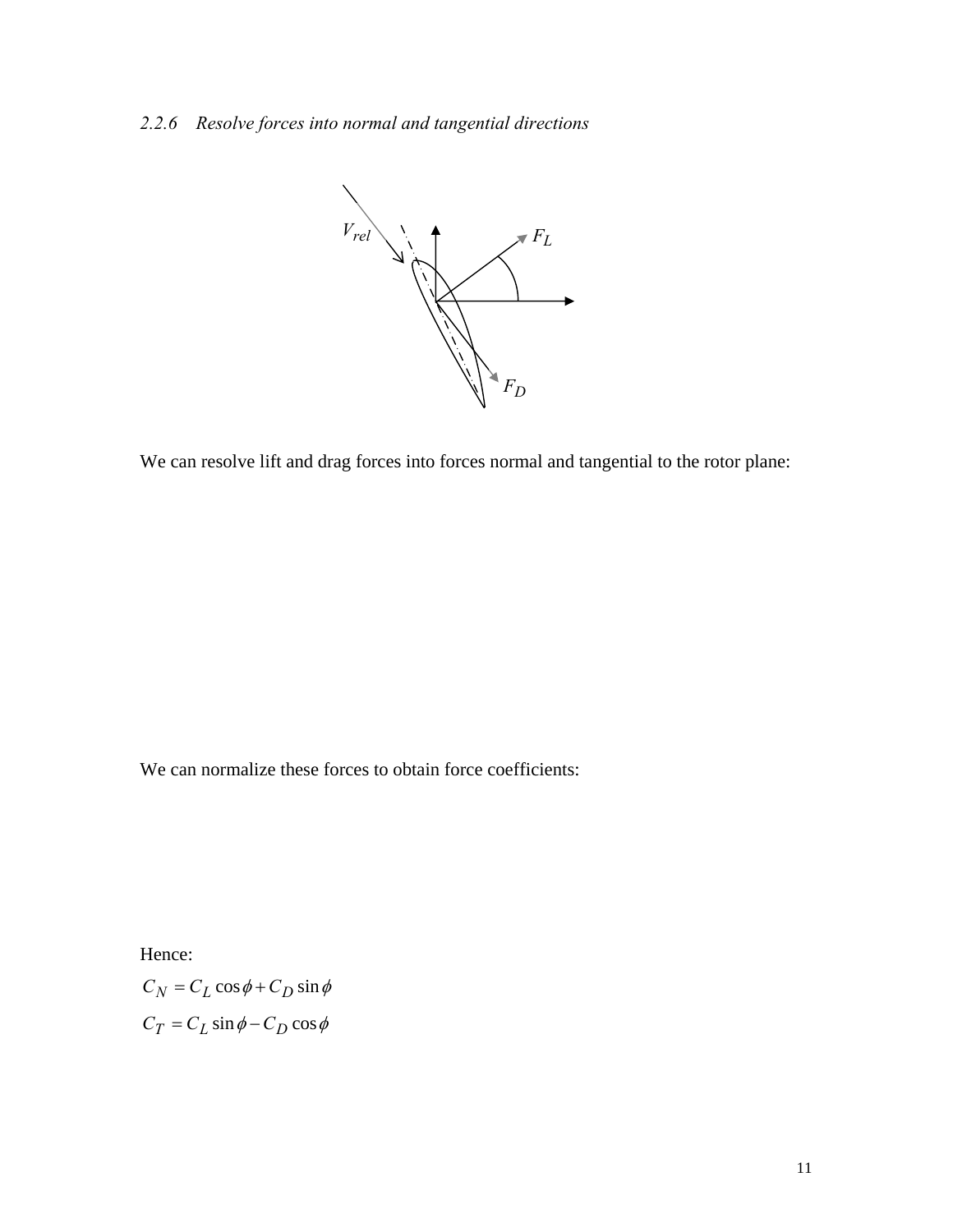## <span id="page-11-0"></span>**3 BLADE ELEMENT MOMENTUM THEORY**

Split the blade up along its length into elements.

Use momentum theory to equate the momentum changes in the air flowing through the turbine with the forces acting upon the blades.

Pressure distribution along curved streamlines enclosing the wake does not give an axial force component. (For proof see one-dimensional momentum theory, e.g. Hansen)

#### **3.1 Momentum changes**



Thrust from the rotor plane on the annular control volume is δ*N*  $δN = m(V_0 - u_1) = 2πrρu(V_0 - u_1)δr$ 

Torque from rotor plane on this control volume is δ*T*

$$
\delta T = \dot{m} r u_{\theta} = 2 \dot{m} \varpi r^2 a'
$$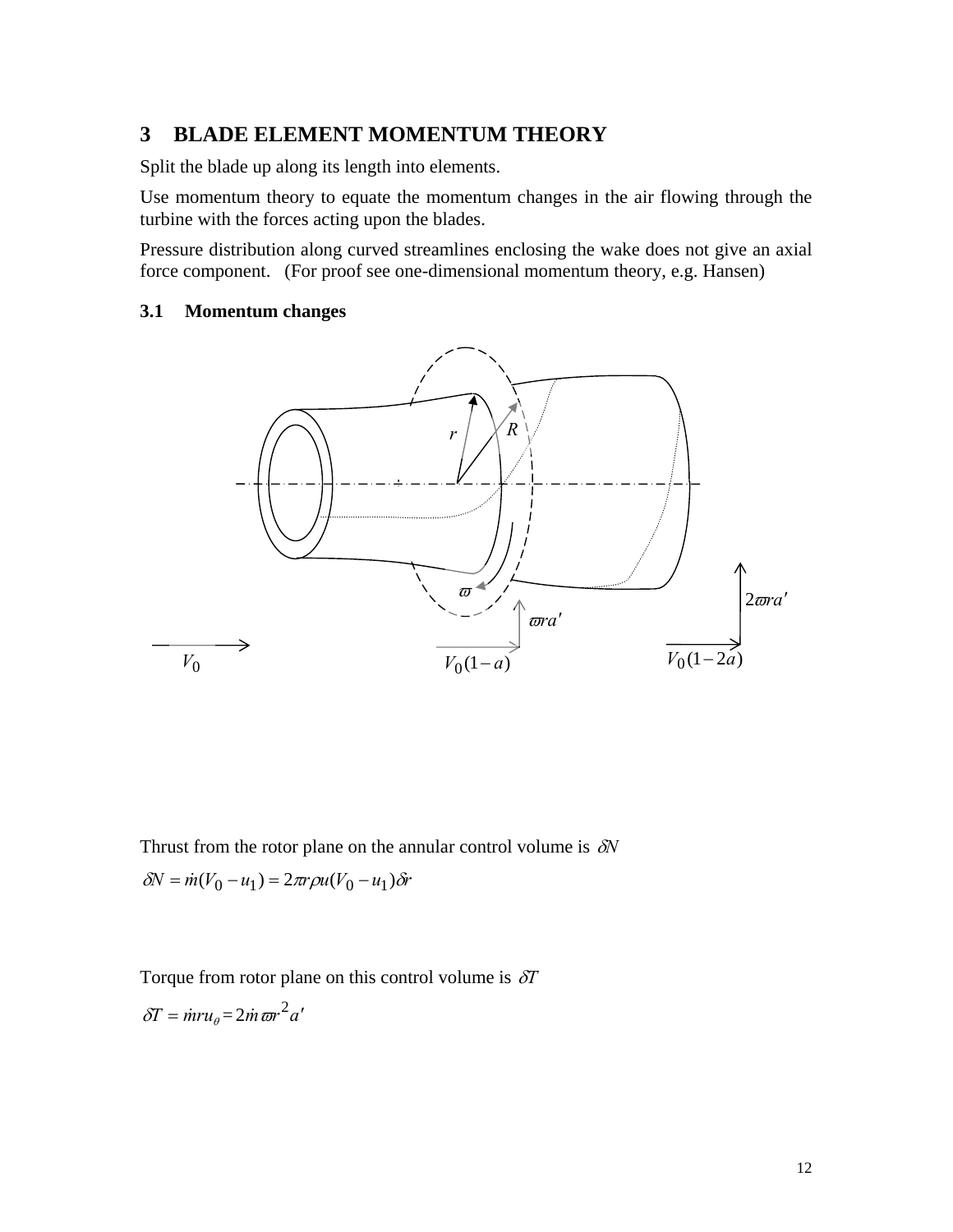## <span id="page-12-0"></span>**3.2 Blade forces**

Now equate the momentum changes in the flow to the forces on the blades:

## *3.2.1 Normal forces*

$$
\delta\!N=
$$

$$
4\pi r\rho V_0^2 a(1-a)\delta r =
$$

$$
= \frac{1}{2} B \rho \frac{V_0^2 (1-a)^2}{\sin^2 \phi} c C_N \delta r
$$

$$
\pi r a = \frac{1}{2} B \frac{(1-a)}{\sin^2 \phi} c C_N
$$

Therefore: 4<sub>1</sub>

Define the rotor solidity:

Hence:

## *3.2.2 Tangential forces*

$$
\delta\! T =
$$

$$
4\pi r^3 \rho V_0 (1-a) \omega a' \delta r =
$$

$$
= \frac{1}{2} r B \rho \frac{V_0 (1 - a) r \omega (1 + a')}{\sin \phi \cos \phi} c C_T \delta r
$$

$$
4 \pi r a' = \frac{1}{2} B \frac{(1 + a')}{\sin \phi \cos \phi} c C_T
$$

 $T$  *herefore:* 

Use the rotor solidity  $\sigma$  :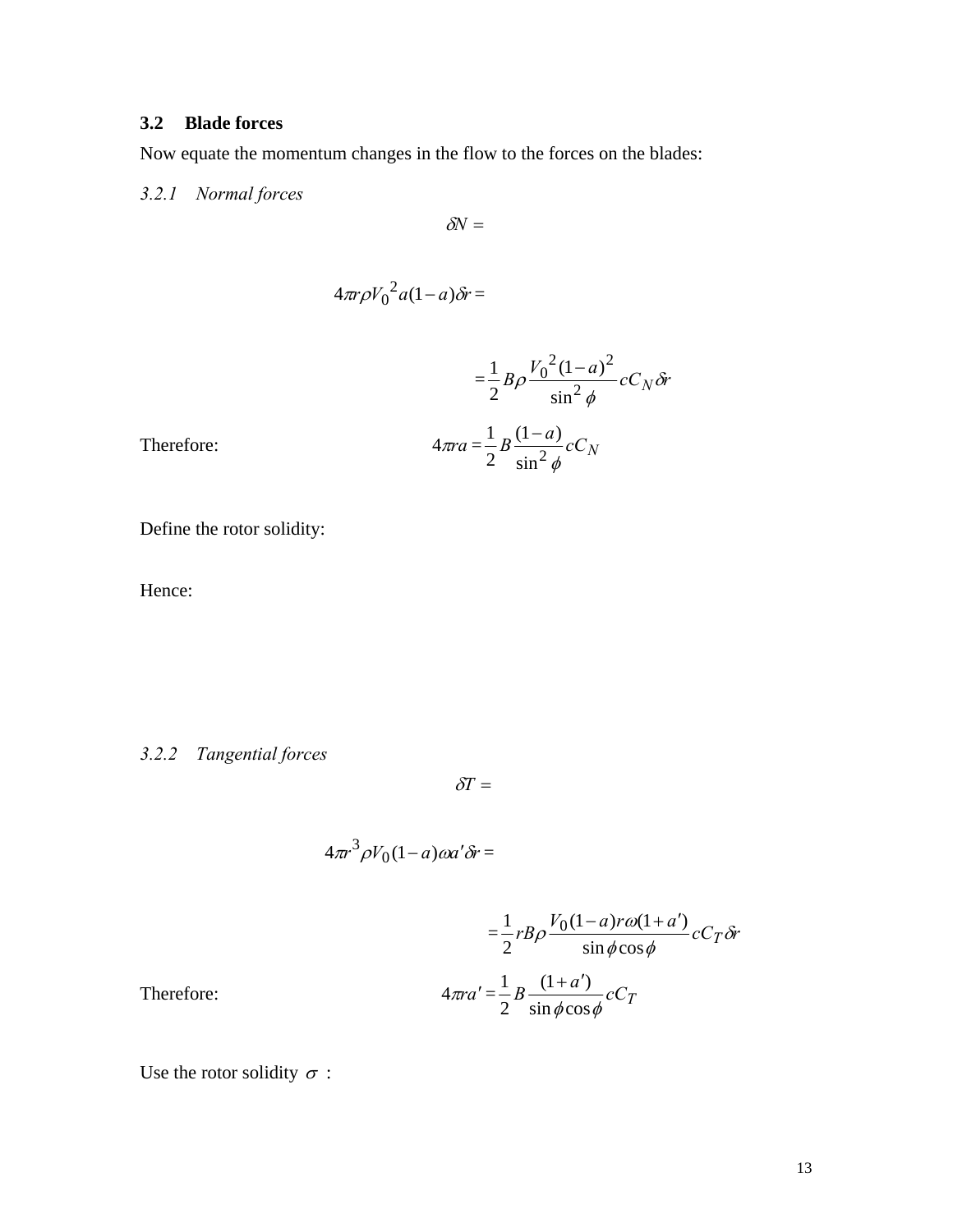#### <span id="page-13-0"></span>**3.3 Induction factors**

These equations can be rearranged to give the axial and angular induction factors as a function of the flow angle.

Axial induction factor:

Angular induction factor:

However, recall that the flow angle  $\phi$  is given by: *ra*  $a)V$  $\phi = \frac{(1-a)^{n}}{(1+a')\omega}$  $\tan \phi = \frac{(1-a)V_0}{(1-a)^2}$  $+a'$  $=\frac{(1-$ 

Because the flow angle  $\phi$  depends on the induction factors a and  $a'$  these equations must be solved iteratively.

#### **3.4 Iterative procedure**

Choose blade aerofoil section.

Define blade twist angle  $\theta$  and chord length  $c$  as a function of radius  $r$ . Define operating wind speed  $V_0$  and rotor angular velocity  $\omega$ .

For a particular annular control volume of radius *r* :

- 1. Make initial choice for *a* and *a'*, typically  $a = a' = 0$ .
- 2. Calculate the flow angle  $\phi$ .
- 3. Calculate the local angle of attack  $\alpha = \phi \theta$ .
- 4. Find  $C_L$  and  $C_D$  for  $\alpha$  from table or graph for the aerofoil used.
- 5. Calculate  $C_N$  and  $C_T$ .
- 6. Calculate *a* and *a' .*
- 7. If *a* and *a'* have changed by more than a certain tolerance return to step 2.
- 8. Calculate the local forces on the blades.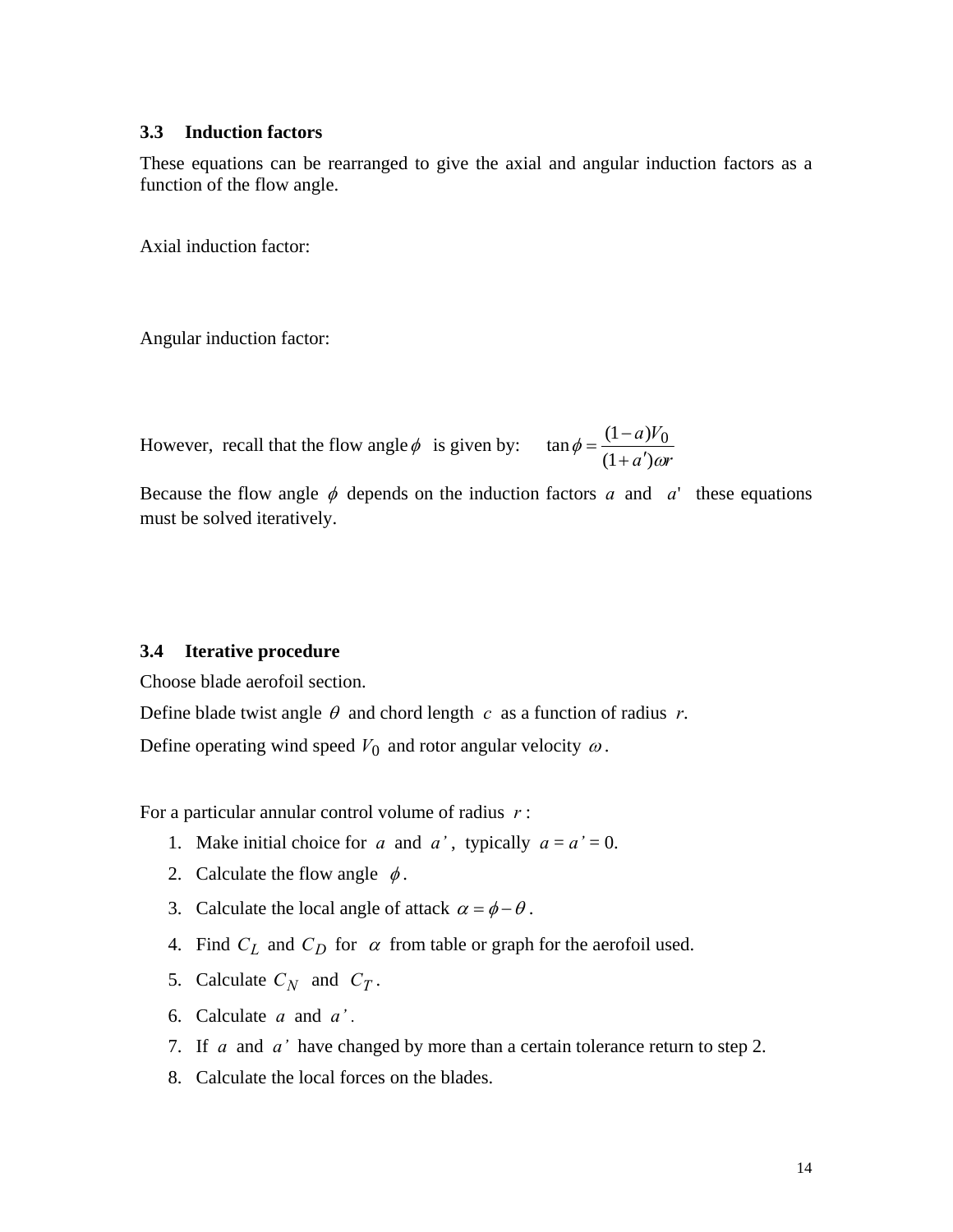## *3.4.1 Example wind turbine*

Blade element theory has been applied to an example 42 m diameter wind turbine with the parameters below. Each element has a radial thickness  $\delta r = 1$ m.

| Incident wind speed | $V_0$                    | $8 \text{ m/s}$         |
|---------------------|--------------------------|-------------------------|
| Angular velocity    | $\pi$                    | 30 rpm                  |
| Blade tip radius    | $\boldsymbol{R}$         | $21 \text{ m}$          |
| Tip speed ratio     | $\lambda = \omega R/V_0$ |                         |
| Number of blades    | $\boldsymbol{B}$         | 3                       |
| Air density         | $\rho$                   | 1.225 kg/m <sup>3</sup> |

Blade shape (chord *c* and twist  $\theta$ ) are based on the Nordtank NTK 500/41 wind turbine (see Hansen, page 62).

Chord *c*

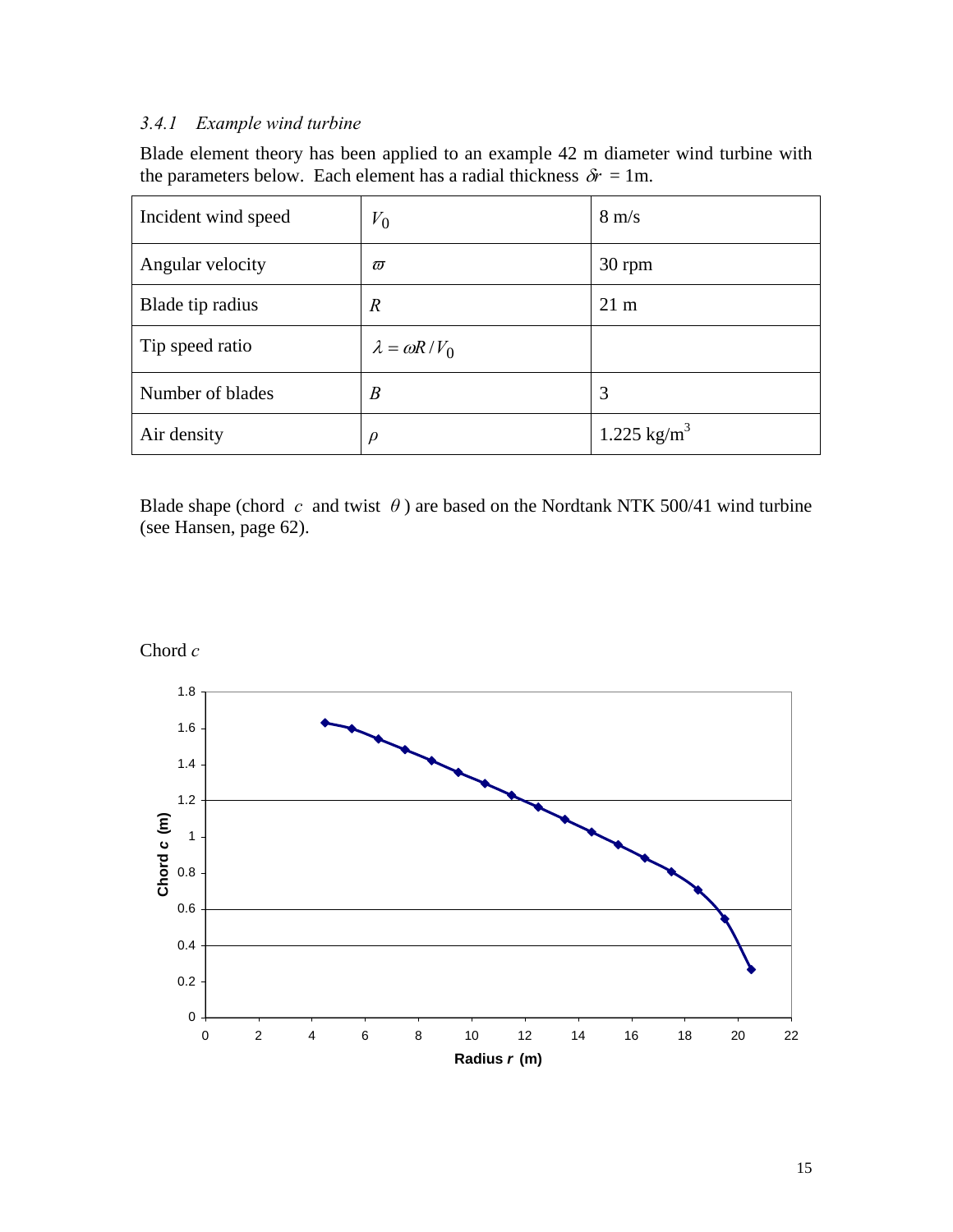



*3.4.2 Results of BEM analysis* 

Axial induction factor *a*

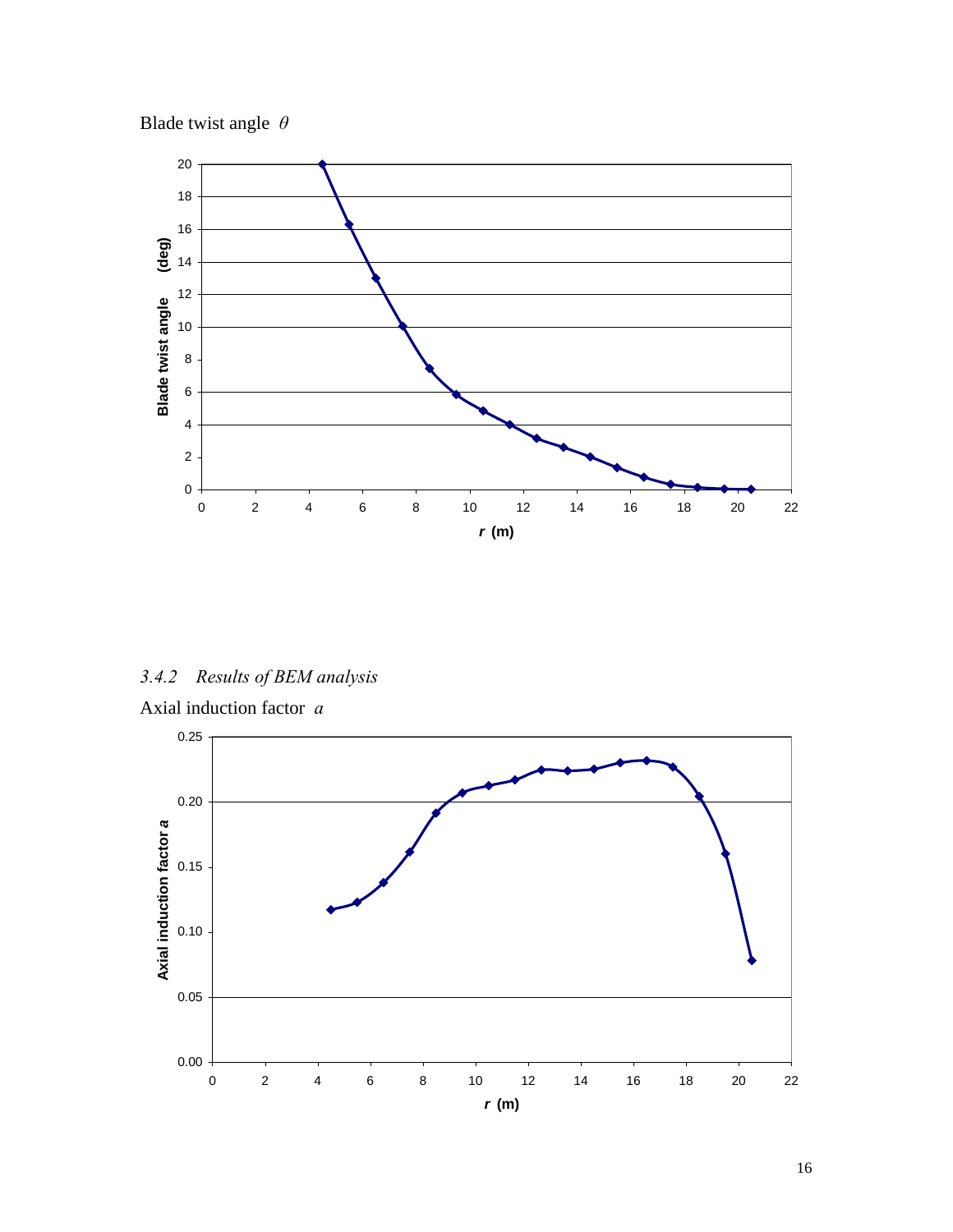



Flow angle  $\phi$  and local angle of attack  $\alpha = \phi - \theta$ 

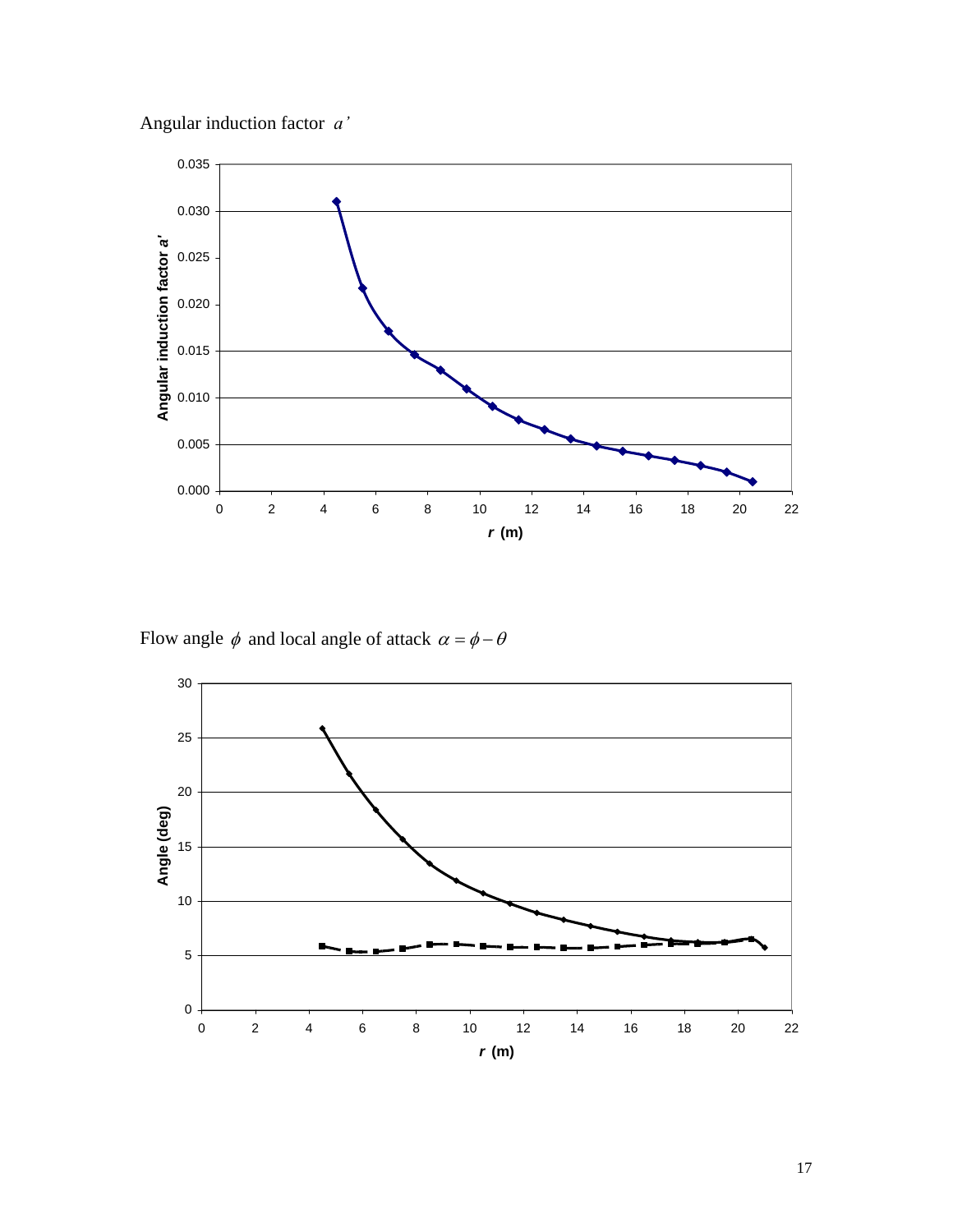

Normal  $F_N$  and tangential  $F_T$  forces on blade

Total power (3 blades) Coefficient of performance



Contribution of blade elements to total torque (and therefore power)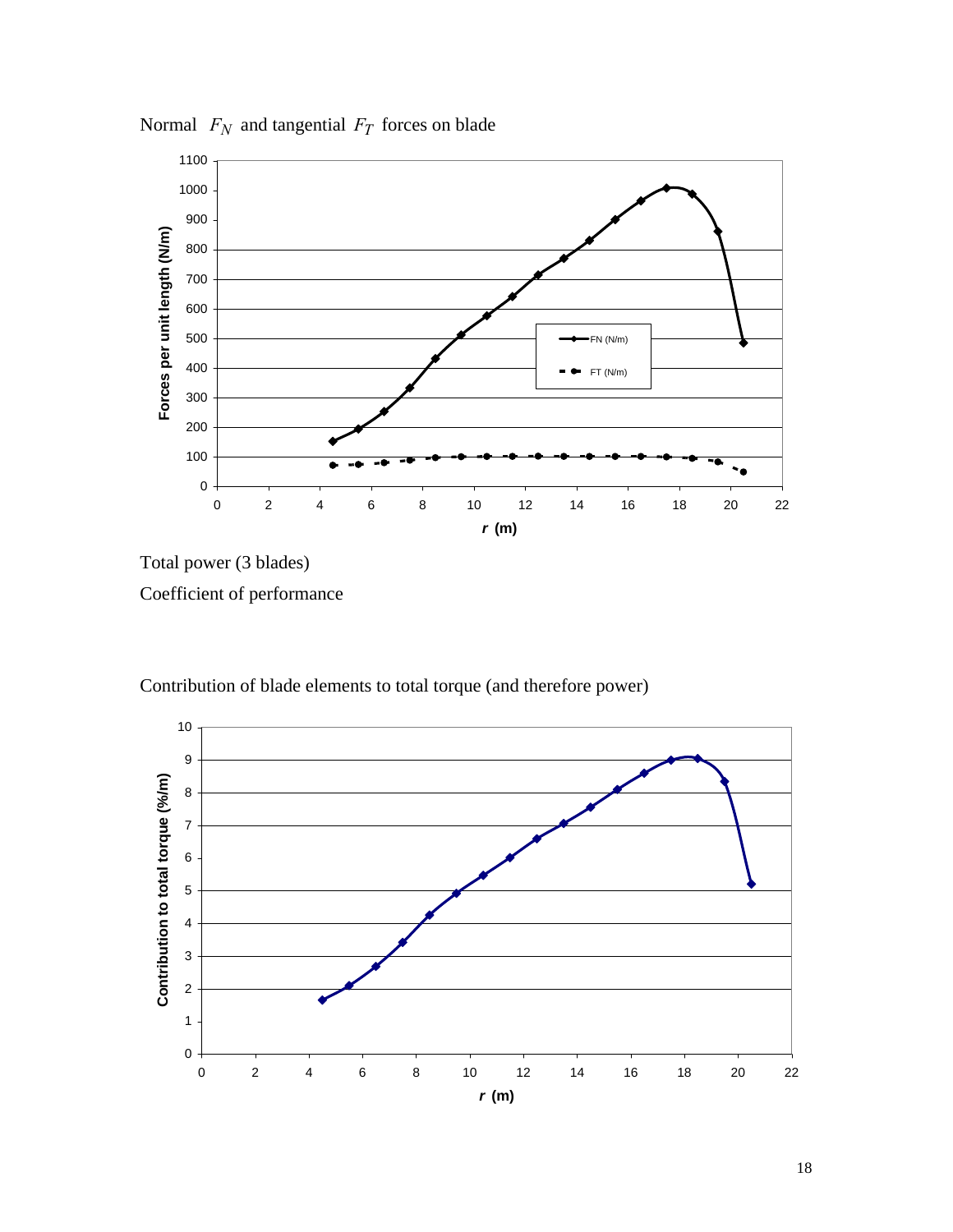#### <span id="page-18-0"></span>**4 BLADE LOADING**

#### **4.1 Aerodynamic Loading**

Once values of *a* and *a'* have converged the blade loads can be calculated:



#### *4.1.1 Stresses at blade root*

The normal force  $F_N$  causes a "flapwise" bending moment at the root of the blade.

$$
M_N = \int_{r_{\text{min}}}^{R} F_N(r - r_{\text{min}}) dr
$$

The tangential force  $F_T$  causes a tangential bending moment at the root of the blade.

$$
M_T = \int_{r_{\text{min}}}^{R} F_T(r - r_{\text{min}}) dr
$$

For convenience we will neglect the relatively small twist of the blade cross section and assume that these bending moments are aligned with the principal axes of the blade structural cross section. The maximum tensile stress due to aerodynamic loading is therefore given by: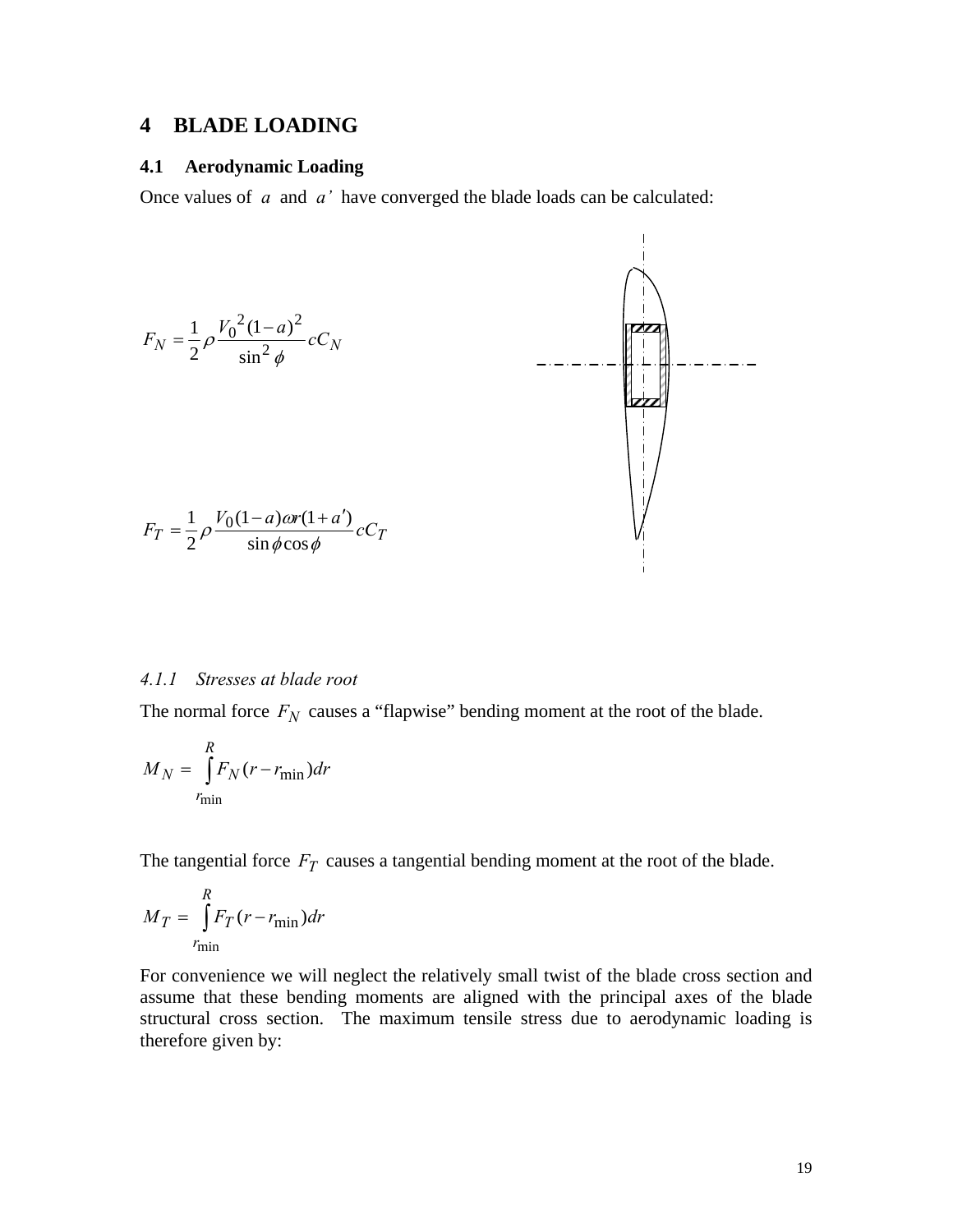

Simplified approach:

- Split blade into elements.
- Assume that for each element the loading  $F_N$  and flexural rigidity *EI* are constant.
- Find the shear force and bending moment transferred between each element.
- Use data book deflection coefficients for each element.
- Find the cumulative rotations along the blade.
- Find the cumulative deflections along the blade.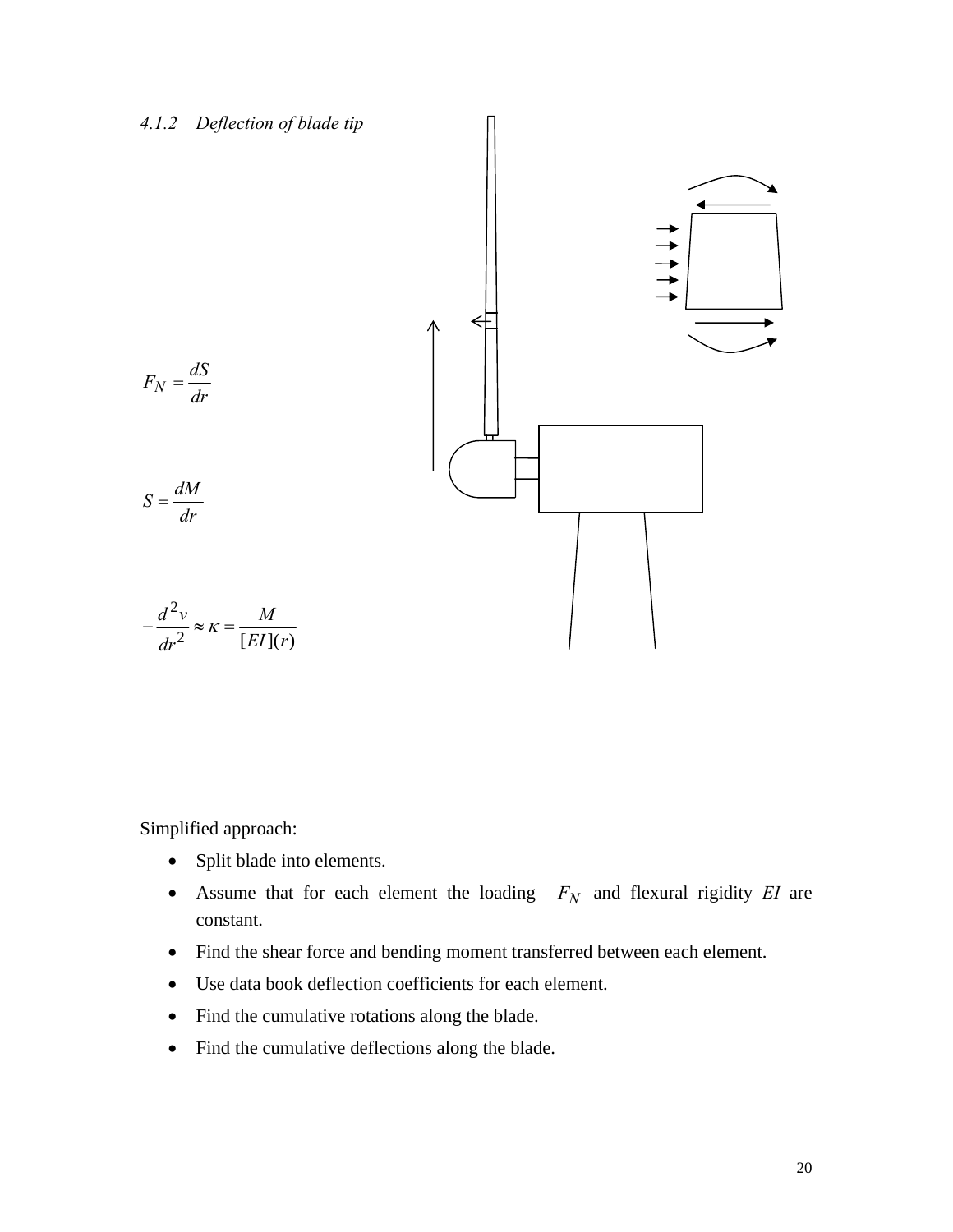#### <span id="page-20-0"></span>**4.2 Centrifugal Loading**

The large mass of a wind turbine blade and the relatively high angular velocities can give rise to significant centrifugal stresses in the blade.



Consider equilibrium of element of blade:

$$
\frac{dF_c}{dr} = -m(r)\omega^2 r \qquad \qquad \sigma_c = \frac{F_c(r)}{A(r)}
$$

Simplified method:

- Split blade up into elements.
- Assume each element has a constant cross-section

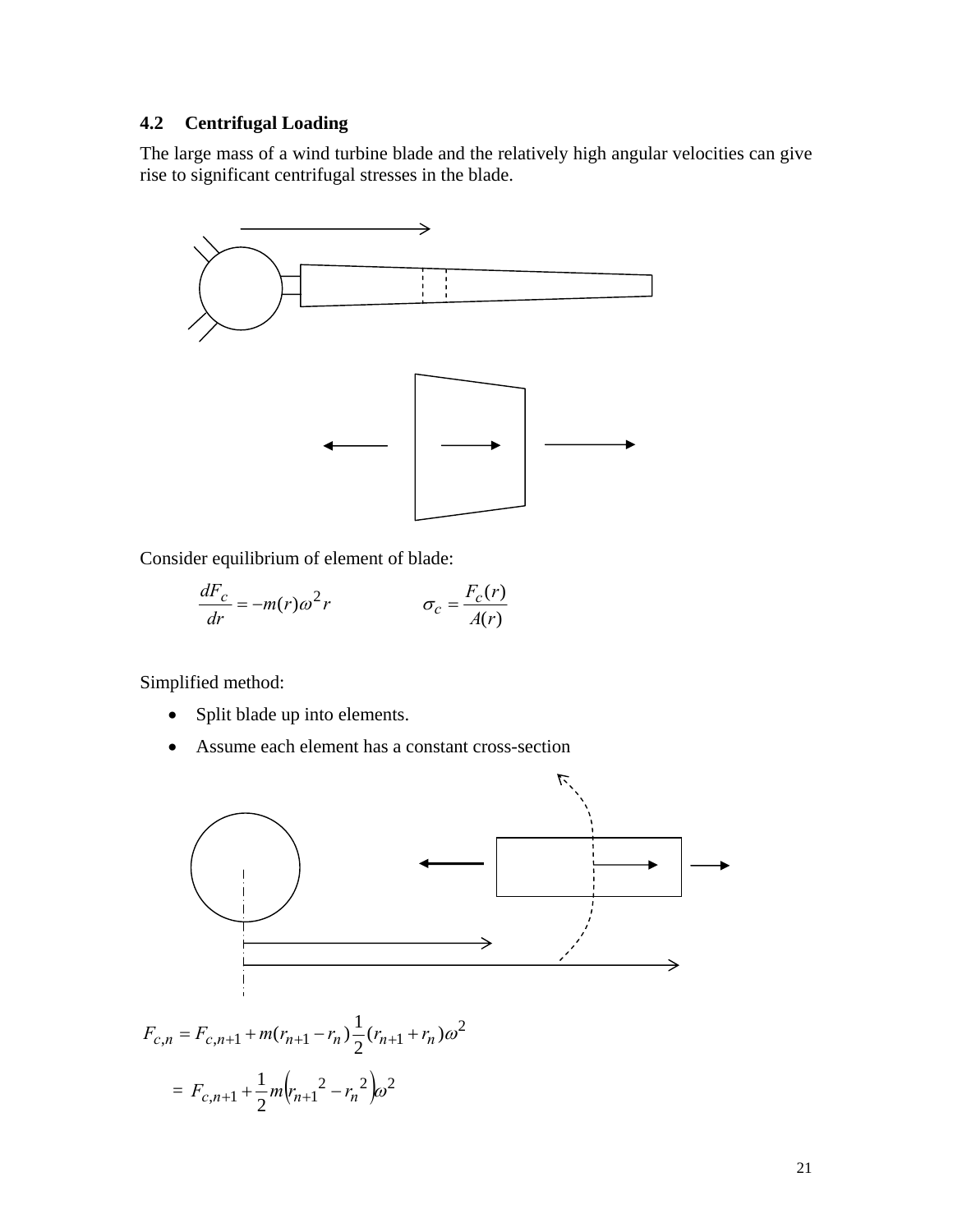#### <span id="page-21-0"></span>**4.3 Self Weight loading**

The bending moment at the blade root due to self weight loading can dominate the stresses at the blade root. Because the turbine is rotating the bending moment is a cyclic load with a frequency of  $f = \omega/2\pi$ . The maximum self-weight bending moment occurs when a blade is horizontal.



Bending moment at root of blade due to self weight

$$
M_{sw} = \int_{r_{\text{min}}}^{R} m(r)g(r - r_{\text{min}})dr
$$

where  $m(r)$  is the mass of the blade per unit length. This is a tangential (edge-wise) bending moment and therefore the maximum bending stress due to self-weight is given by:

Simplified method: split blade into elements, assume each element has uniform self weight.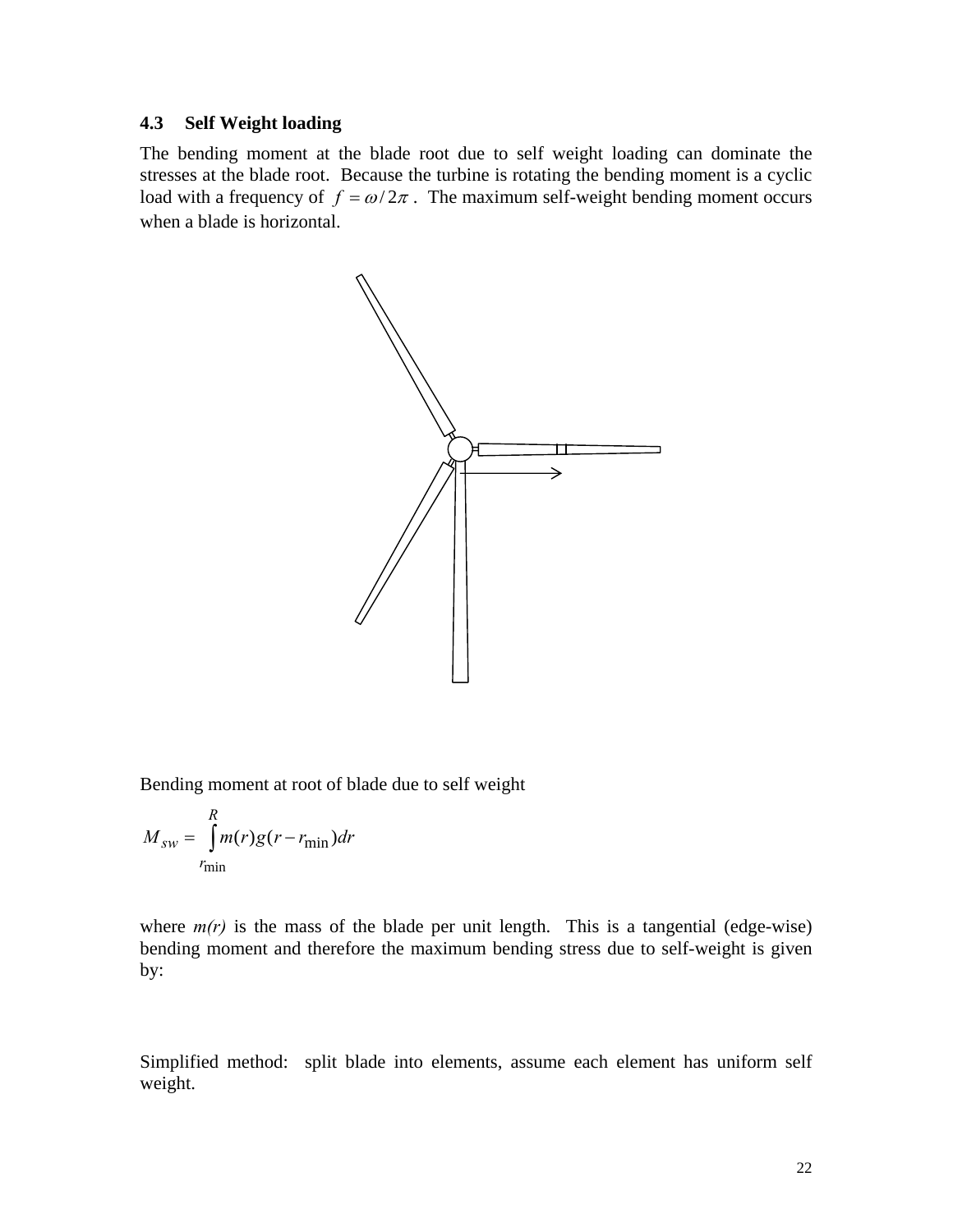# <span id="page-22-0"></span>**4.4 Combined Loading**



$$
\sigma_{\text{max,aero}} = \frac{M_N}{I_{TT}} \frac{d_o}{2} + \frac{M_T}{I_{NN}} \frac{b}{2}
$$

$$
\sigma_c = \frac{F_c(r)}{A(r)}
$$

$$
\sigma_{\text{max,sw}} = \frac{M_{sw}}{I_{NN}} \frac{b}{2}
$$

Operational maximum stress:  $\sigma_{\text{max}} =$ 

Minimum stress at same location:  $\sigma_{min} =$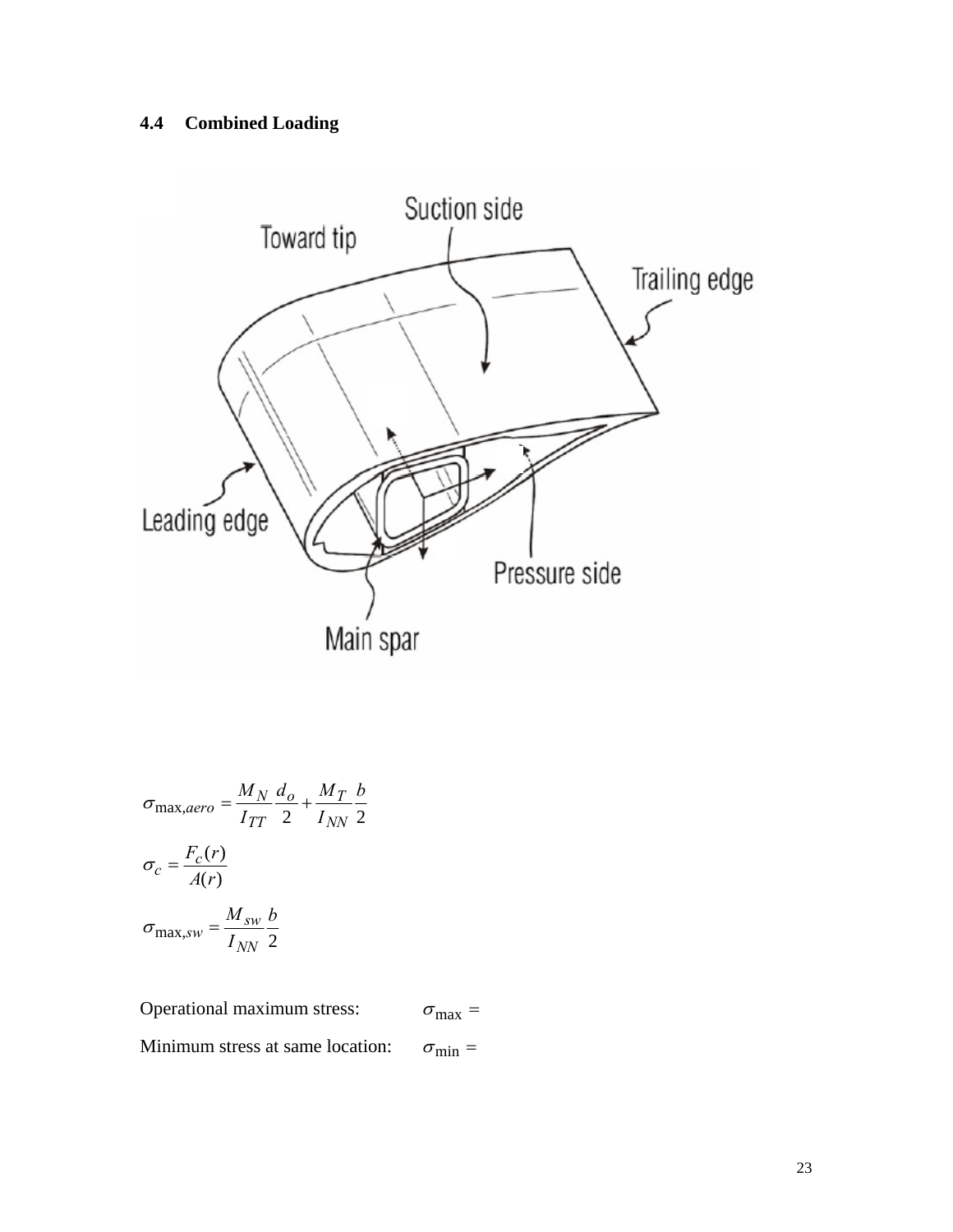# <span id="page-23-0"></span>**4.5 Storm Loading**

#### *4.5.1 Drag force on blade*

Blades parked. Extreme wind speed

load per unit length



$$
V_{\text{max}} = 50 \text{ m/s}, \quad c = 1.3 \text{m}
$$

$$
\text{Re} = \frac{\rho V_{\text{max}} c}{\mu} =
$$

Hence  $C_D =$